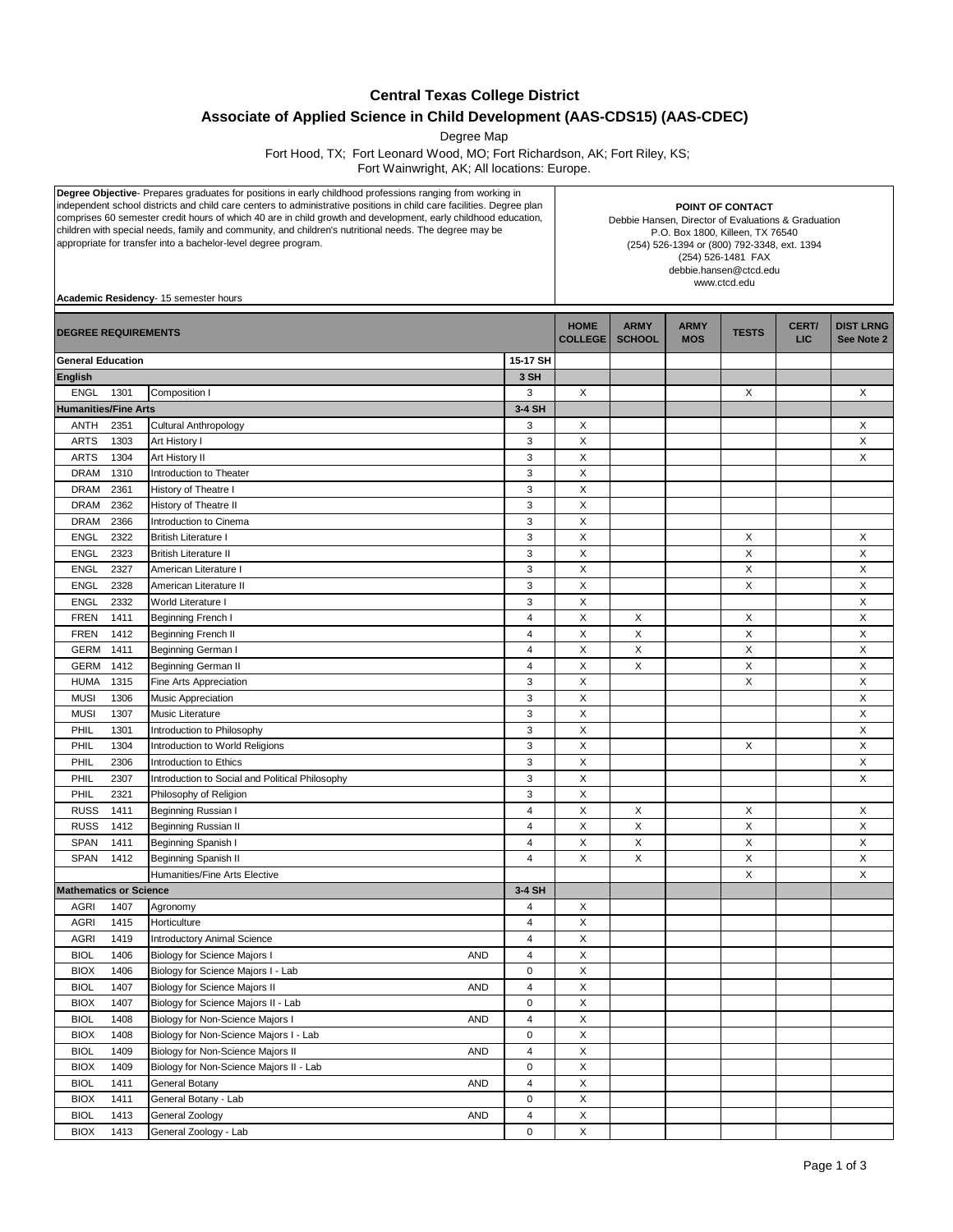| <b>DEGREE REQUIREMENTS</b>       |              |                                                   | <b>HOME</b><br><b>COLLEGE</b> | <b>ARMY</b><br><b>SCHOOL</b> | <b>ARMY</b><br><b>MOS</b> | <b>TESTS</b> | CERT/<br><b>LIC</b> | <b>DIST LRNG</b><br>See Note 2 |        |
|----------------------------------|--------------|---------------------------------------------------|-------------------------------|------------------------------|---------------------------|--------------|---------------------|--------------------------------|--------|
| <b>BIOL</b>                      | 2401         | Anatomy and Physiology I<br><b>AND</b>            | 4                             | Х                            |                           |              |                     |                                |        |
| <b>BIOX</b>                      | 2401         | Anatomy and Physiology I - Lab                    | $\mathbf 0$                   | X                            |                           |              |                     |                                |        |
| <b>BIOL</b>                      | 2402         | Anatomy and Physiology II<br><b>AND</b>           | $\overline{4}$                | X                            |                           |              |                     |                                |        |
| <b>BIOX</b>                      | 2402         | Anatomy and Physiology II - Lab                   | $\mathbf 0$                   | X                            |                           |              |                     |                                |        |
| <b>BIOL</b>                      | 2420         | Microbiology for Non-Science Majors<br><b>AND</b> | $\overline{4}$                | X                            |                           |              |                     |                                |        |
| <b>BIOX</b>                      | 2420         | Microbiology for Non-Science Majors - Lab         | $\mathbf 0$                   | X                            |                           |              |                     |                                |        |
| <b>BIOL</b>                      | 2421         | Microbiology for Science Majors<br><b>AND</b>     | $\sqrt{4}$                    | X                            |                           |              |                     |                                |        |
| <b>BIOX</b>                      | 2421         | Microbiology for Science Majors - Lab             | $\mathbf 0$                   | X                            |                           |              |                     |                                |        |
| <b>CHEM</b>                      | 1406         | Introductory Chemistry I<br><b>AND</b>            | $\overline{4}$                | X                            |                           |              |                     |                                |        |
| <b>CHEX</b>                      | 1406         | Introductory Chemistry I - Lab                    | $\mathbf 0$                   | Χ                            |                           |              |                     |                                |        |
| CHEM                             | 1407         | Introductory Chemistry II<br><b>AND</b>           | $\overline{4}$                | X                            |                           |              |                     |                                |        |
| <b>CHEX</b>                      | 1407         | Introductory Chemistry - Lab                      | $\mathbf 0$                   | X                            |                           |              |                     |                                |        |
| CHEM                             | 1411         | General Chemistry I<br><b>AND</b>                 | $\overline{4}$                | Χ                            |                           |              |                     |                                |        |
| <b>CHEX</b>                      | 1411         | General Chemistry I - Lab                         | 0                             | X                            |                           |              |                     |                                |        |
| CHEM                             | 1412         | General Chemistry II<br><b>AND</b>                | $\overline{4}$                | X                            |                           |              |                     |                                |        |
| CHEX                             | 1412         | General Chemistry II - Lab                        | $\pmb{0}$                     | X                            |                           |              |                     |                                |        |
| CHEM                             | 2423         | Organic Chemistry I<br><b>AND</b>                 | $\overline{4}$                | X                            |                           |              |                     |                                |        |
| <b>CHEX</b>                      | 2423         | Organic Chemistry I - Lab                         | $\pmb{0}$                     | X                            |                           |              |                     |                                |        |
| CHEM                             | 2425         | Organic Chemistry II<br><b>AND</b>                | $\overline{4}$                | X                            |                           |              |                     |                                |        |
| <b>CHEX</b>                      | 2425         | Organic Chemistry II - Lab                        | $\mathbf 0$                   | X                            |                           |              |                     |                                |        |
| <b>ENVR</b>                      | 1401         | <b>AND</b><br><b>Environmental Science I</b>      | $\overline{4}$                | X                            |                           |              | X                   |                                | X      |
| <b>ENVX</b>                      | 1401         | Environmental Science I - Lab                     | $\mathbf 0$                   |                              |                           |              |                     |                                |        |
| <b>GEOL</b>                      | 1403         | <b>Physical Geology</b><br><b>AND</b>             | 4                             | х                            |                           |              |                     |                                |        |
| GEOX                             | 1403         | Physical Geology - Lab                            | $\mathsf 0$                   | Χ                            |                           |              |                     |                                |        |
| <b>GEOL</b>                      | 1404         | <b>Historical Geology</b><br><b>AND</b>           | $\sqrt{4}$                    | Χ                            |                           |              |                     |                                |        |
| <b>GEOX</b>                      | 1404         | Historical Geology - Lab                          | $\pmb{0}$                     | X                            |                           |              |                     |                                |        |
| <b>MATH</b>                      | 1314         | College Algebra                                   | $\sqrt{3}$                    | X                            |                           |              | X                   |                                | X      |
| <b>MATH</b>                      | 1332         | Contemporary Mathematics (Quanitative Reasoning)  | $\sqrt{3}$                    | X                            |                           |              | X                   |                                | X      |
| <b>MATH</b>                      | 1342         | <b>Elementary Statistical Methods</b>             | $\sqrt{3}$                    | X                            |                           |              | X                   |                                | X      |
| <b>MATH</b>                      | 2412         | Precalculus Math                                  | $\overline{4}$                | X                            |                           |              |                     |                                |        |
| <b>MATH</b>                      | 2413         | Calculus I                                        | $\overline{4}$                | X                            |                           |              |                     |                                |        |
| <b>PHYS</b>                      | 1401         | College Physics I<br><b>AND</b>                   | $\overline{4}$                | X                            |                           |              |                     |                                |        |
| <b>PHYX</b>                      | 1401         | College Physics I - Lab                           | $\mathbf 0$                   | X                            |                           |              |                     |                                |        |
| <b>PHYS</b>                      | 1402         | College Physics II<br><b>AND</b>                  | $\overline{4}$                | X                            |                           |              |                     |                                |        |
| PHYX                             | 1402         | College Physics II - Lab                          | $\mathbf 0$                   | X                            |                           |              |                     |                                |        |
| <b>PHYS</b>                      | 1403         | <b>Stars and Galaxies</b><br><b>AND</b>           | $\overline{4}$                | X                            |                           |              |                     |                                |        |
| <b>PHYX</b>                      | 1403         | Stars and Galaxies - Lab                          | $\mathbf 0$                   | X                            |                           |              |                     |                                |        |
| <b>PHYS</b>                      | 1404         | Solar System<br><b>AND</b>                        | $\overline{4}$                | X                            |                           |              |                     |                                |        |
| PHYX                             | 1404         | Solar System - Lab                                | $\mathbf 0$                   | X                            |                           |              |                     |                                |        |
| <b>PHYS</b>                      | 1405         | <b>Elementary Physics I</b><br><b>AND</b>         | $\overline{4}$                | X                            |                           |              |                     |                                |        |
| PHYX                             | 1405         | Elementary Physics I - Lab                        | $\mathbf 0$                   | X                            |                           |              |                     |                                |        |
| <b>PHYS</b>                      | 1415         | Physical Science I<br><b>AND</b>                  | $\overline{4}$                | X                            |                           |              |                     |                                |        |
| PHYX                             | 1415         | Physical Science I - Lab                          | $\mathsf 0$                   | X                            |                           |              |                     |                                |        |
| <b>Social/Behavioral Science</b> |              |                                                   | 6 SH                          |                              |                           |              |                     |                                |        |
| <b>AGRI</b>                      | 2317         | Introduction to Agriculture Economics             | 3                             | X                            |                           |              |                     |                                | X      |
| ANTH                             | 2351         | <b>Cultural Anthropology</b>                      | $\sqrt{3}$                    | X                            |                           |              |                     |                                |        |
| <b>ECON</b>                      | 2301         | Principles of Macroeconomics                      | 3                             | X                            |                           |              | X                   |                                | X      |
| ECON                             | 2302         | Principles of Microeconomics                      | 3                             | X                            |                           |              | X                   |                                | X      |
| GEOG 1301<br>GEOG                | 1302         | Physical Geography                                | 3<br>$\sqrt{3}$               | X<br>X                       |                           |              | $\mathsf X$         |                                | X<br>X |
|                                  |              | Cultural Geography<br>World Regional Geography    | 3                             | X                            |                           |              |                     |                                | X      |
| GEOG<br>GOVT                     | 1303<br>2304 | Introduction to Political Science                 | 3                             | X                            |                           |              |                     |                                | X      |
| GOVT                             | 2305         | <b>Federal Government</b>                         | $\sqrt{3}$                    | X                            |                           |              | X                   |                                | X      |
| GOVT                             | 2306         | <b>Texas Government</b>                           | 3                             | X                            |                           |              | X                   |                                | X      |
| <b>HIST</b>                      | 1301         | United States History I                           | $\sqrt{3}$                    | X                            |                           |              | X                   |                                | X      |
| <b>HIST</b>                      | 1302         | United States History II                          | 3                             | X                            |                           |              | X                   |                                | X      |
| <b>HIST</b>                      | 2301         | <b>Texas History</b>                              | 3                             | X                            |                           |              |                     |                                | X      |
| <b>HIST</b>                      | 2311         | Western Civilization I                            | $\sqrt{3}$                    | X                            |                           |              | X                   |                                | X      |
| <b>HIST</b>                      | 2312         | Western Civilization II                           | 3                             | X                            |                           |              | X                   |                                | X      |
| <b>HIST</b>                      | 2381         | African-American History                          | 3                             | X                            |                           |              |                     |                                | X      |
| <b>PSYC</b>                      | 2301         | General Psychology                                | 3                             | X                            |                           |              | X                   |                                | X      |
| <b>PSYC</b>                      | 2308         | Child Psychology                                  | 3                             | X                            |                           |              | X                   |                                | X      |
| <b>PSYC</b>                      | 2314         | Life Span Growth and Development                  | 3                             | X                            |                           |              | X                   |                                | X      |
|                                  |              |                                                   |                               |                              |                           |              |                     |                                |        |